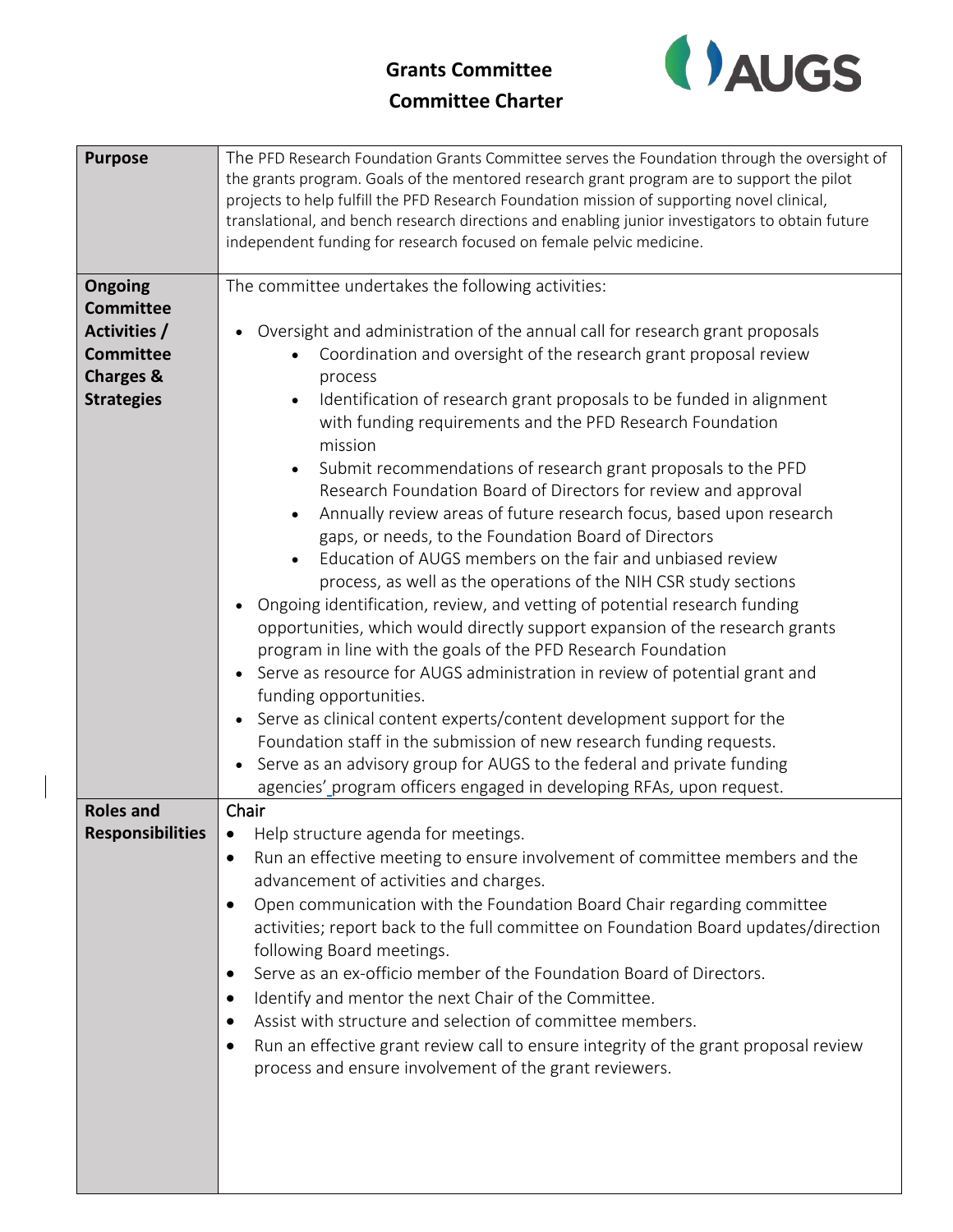**Grants Committee**



## **Committee Charter**

|                      | Vice Chair                                                                                                                                                         |
|----------------------|--------------------------------------------------------------------------------------------------------------------------------------------------------------------|
|                      | Support the Committee Chair to ensure responsibilities are met in a timely manner.                                                                                 |
|                      | Serve as interim Committee Chair in the absence of the Chair.<br>٠                                                                                                 |
|                      | Recommend to the Foundation Board individuals to serve as the next Vice Chair.<br>$\bullet$                                                                        |
|                      | Ascend to the position of Chair.<br>$\bullet$                                                                                                                      |
|                      | Run an effective grant review call to ensure integrity of the grant proposal review                                                                                |
|                      | process and ensure involvement of the grant reviewers.                                                                                                             |
|                      |                                                                                                                                                                    |
|                      | <b>Members</b>                                                                                                                                                     |
|                      | Be prepared and actively participate in all conference calls and meetings.                                                                                         |
|                      | Work on projects as delegated by the Chair.<br>$\bullet$                                                                                                           |
|                      | Help identify and expand grant reviewer volunteer pool.<br>$\bullet$                                                                                               |
|                      | Provide input and support to the Committee Chair and Vice Chair during the annual<br>$\bullet$                                                                     |
|                      | call for research grant proposals.                                                                                                                                 |
|                      | Actively participate in ongoing committee activities as outlined above under ongoing<br>$\bullet$                                                                  |
|                      | Committee activities, charges, and strategies.                                                                                                                     |
| <b>Workgroups</b>    | The Grants Committee oversees the Grant Reviewers.                                                                                                                 |
| and Other            |                                                                                                                                                                    |
| <b>Committee</b>     | The Grants Committee also engages, as needed, with other AUGS or PFD Research                                                                                      |
| <b>Relationships</b> | Foundation Committees as it relates to the research grant review program. These                                                                                    |
|                      | committees may include: State of the Science Committee, DEI Committee, or others                                                                                   |
|                      | throughout the year.                                                                                                                                               |
|                      |                                                                                                                                                                    |
| <b>Expected</b>      | The committee meets at least quarterly via conference call and in person during the                                                                                |
| <b>Commitment</b>    | Annual Scientific Meeting. In addition, the committee oversees two research grant                                                                                  |
|                      | review calls typically held each Spring. Additional committee calls may be necessary                                                                               |
|                      | throughout the year as needed to fulfill the committee charges.                                                                                                    |
|                      |                                                                                                                                                                    |
|                      | Committee members are expected to review all agenda/materials prior to each meeting,                                                                               |
|                      | attend the conference calls as schedule, and attend the in-person meeting held during                                                                              |
|                      | the Annual Scientific Meeting.                                                                                                                                     |
| <b>Committee</b>     | The PFD Research Foundation Grants Committee is comprised of a Chair, Vice Chair, and                                                                              |
| <b>Composition</b>   | 3-4 additional members. The grant reviewers do not serve on the committee but                                                                                      |
|                      | support the committee's work during the annual research grant proposal review                                                                                      |
|                      | process. Members should have experience with, or interest in, clinical and/or lab-based                                                                            |
|                      | research. It is recommended that the committee is balanced across clinical and lab-                                                                                |
|                      | based research, including a balance between the Chair and Vice Chair.                                                                                              |
| <b>Committee</b>     | All committee members serve a one (1) year term and are eligible for reappointment for                                                                             |
| <b>Terms</b>         | up to two additional consecutive terms (up to three years of service). Terms run                                                                                   |
|                      | November 1 – October 31. The Committee Chair and Vice Chair each serve a three-year                                                                                |
|                      | term. The Vice Chair succeeds to Chair for a total of six years of service (three as Vice                                                                          |
|                      | Chair and three as Chair).                                                                                                                                         |
| Selection/           | Members are appointed by the PFD Research Foundation Board of Directors with input                                                                                 |
| Appointment          | from the Committee Chair. The Committee Chair is appointed by the PFD Research<br>Foundation Board of Directors upon recommendation by the Foundation Board Chair. |